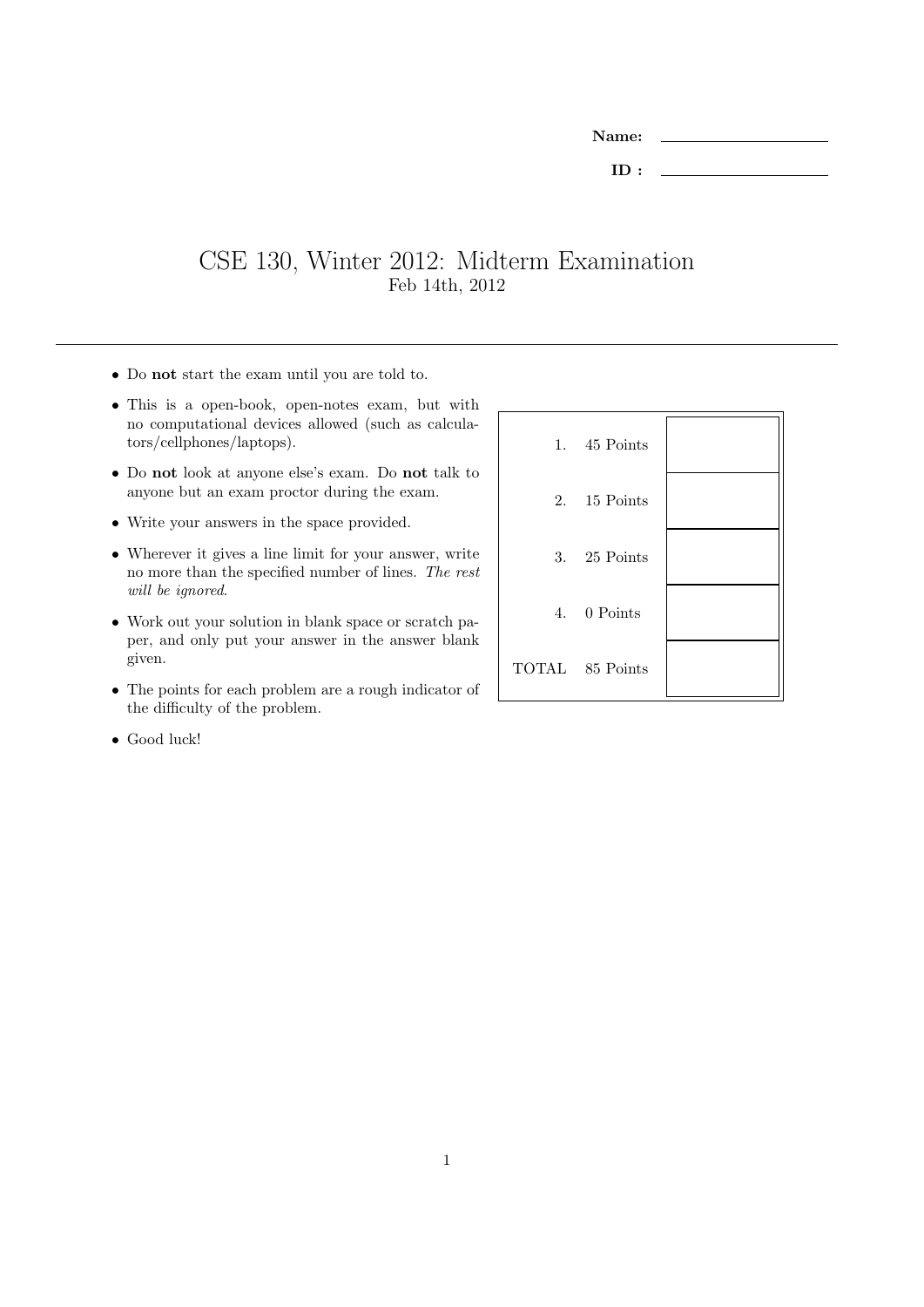- 1. [ 45 points ] We are going to implement merge sort, in small steps.
	- a. [ 15 points ] First, you will write a function split : 'a list -> 'a list \* 'a list. This function splits a given list in two parts along the middle. Here are examples of it running:

```
# split [23;1;8;3];;
- : int list * int list = ([23; 1], [8; 3])# split [23;1;8;3;6];;
- : int list * int list = ([23; 1], [8; 3; 6])# split [23;1;8;3;6;20];;
- : int list * int list = ([23; 1; 8], [3; 6; 20])
# split ["a";"b";"c"];;
- : string list * string list = (["a"], ["b"; "c"])
# split ["a"];;
- : string list * string list = ([], ["a"])
```
To do this, you will use fold\_left, whose type is  $('a \rightarrow 'b \rightarrow 'a) \rightarrow 'a \rightarrow 'b$  list  $\rightarrow 'a$ . You can also assume a function length: 'a list -> int which returns the length of a list. Now, fill in the implementation of split below:

```
let rec split l =(* additional let declarations if you need any *)
        _______________________________________________________________________________
          _______________________________________________________________________________
   let base = _______________________________________ in
   let fold_fn (i,11,12) elmt =
                 __________________________________________________________________________
           __________________________________________________________________________
         __________________________________________________________________________
        __________________________________________________________________________
   let (, 11, 12) = List.fold_left fold_fn base 1 in
```
 $(11,12)$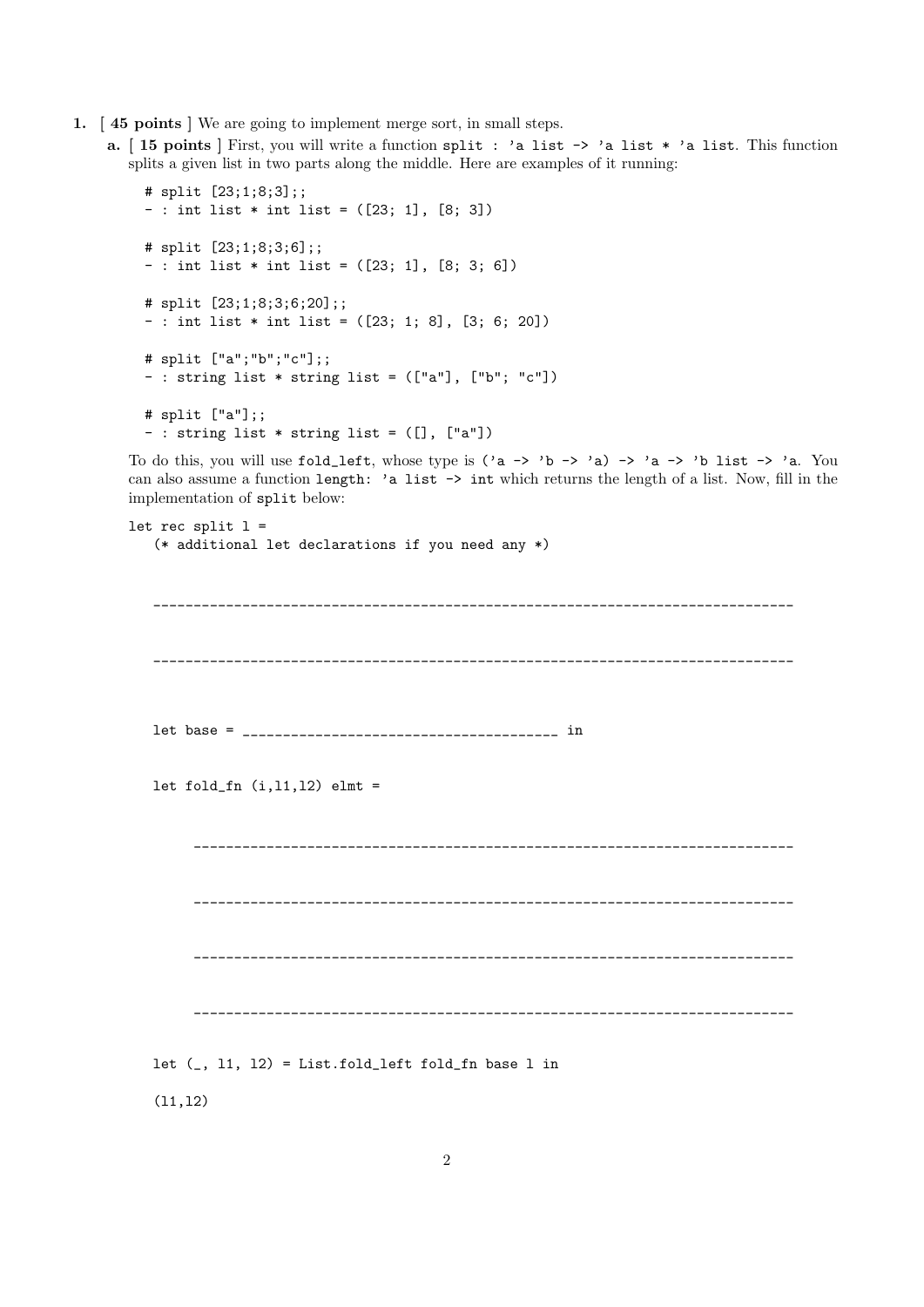b. [ 15 points ] You will now write a merge function of type 'a list -> 'a list -> 'a list. This function takes two lists that are already sorted using the ordering  $\leq$ , and merges them into a sorted list. Here are examples of merge:

```
# merge [2;4;6;8] [1;3;5];;
- : int list = [1; 2; 3; 4; 5; 6; 8]
# merge [2;10;20] [1;2;3;4;5;8;10;12];;
- : int list = [1; 2; 2; 3; 4; 5; 8; 10; 10; 12; 20]
```
Fill in the implementation of merge below:

```
let rec merge 11 12 =match (l1, l2) with
  |\n\>(\n\Box\,,\n\Box\n) \rightarrow \_| (l, []) -> __________________________________________________________________
   | _____________________________________________________________________________
    _____________________________________________________________________________
     _____________________________________________________________________________
     _____________________________________________________________________________
```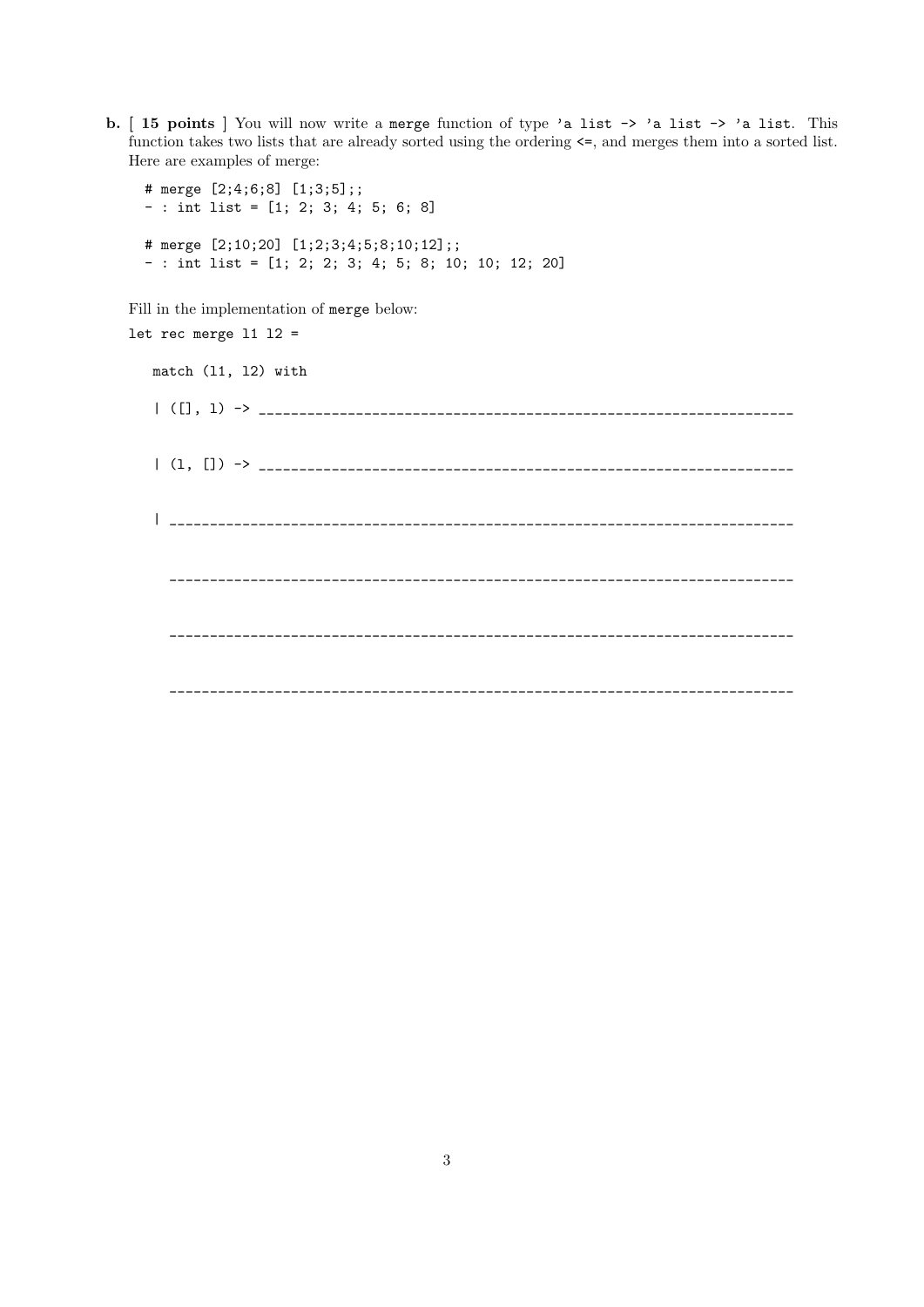c. [ 15 points ] We are now ready to write merge\_sort, whose type is 'a list -> 'a list. You should use the split and merge functions above to implement merge\_sort. Recall that merge sort works by splitting the input list in two, recursively sorting the two sub-lists, and then merging the two results of the recursive calls into a sorted list. Here are examples of running merge\_sort:

```
# merge_sort [2;10;3;2;1];;
- : int list = [1; 2; 2; 3; 10]
# merge_sort [-10;0;10;-20;100;-100];;
- : int list = [-100; -20; -10; 0; 10; 100]
```
Fill in the implementation of merge\_sort below:

let rec merge\_sort  $l =$ 

\_\_\_\_\_\_\_\_\_\_\_\_\_\_\_\_\_\_\_\_\_\_\_\_\_\_\_\_\_\_\_\_\_\_\_\_\_\_\_\_\_\_\_\_\_\_\_\_\_\_\_\_\_\_\_\_\_\_\_\_\_\_\_\_\_\_\_\_\_\_\_\_\_\_\_\_\_\_\_ \_\_\_\_\_\_\_\_\_\_\_\_\_\_\_\_\_\_\_\_\_\_\_\_\_\_\_\_\_\_\_\_\_\_\_\_\_\_\_\_\_\_\_\_\_\_\_\_\_\_\_\_\_\_\_\_\_\_\_\_\_\_\_\_\_\_\_\_\_\_\_\_\_\_\_\_\_\_\_ \_\_\_\_\_\_\_\_\_\_\_\_\_\_\_\_\_\_\_\_\_\_\_\_\_\_\_\_\_\_\_\_\_\_\_\_\_\_\_\_\_\_\_\_\_\_\_\_\_\_\_\_\_\_\_\_\_\_\_\_\_\_\_\_\_\_\_\_\_\_\_\_\_\_\_\_\_\_\_ \_\_\_\_\_\_\_\_\_\_\_\_\_\_\_\_\_\_\_\_\_\_\_\_\_\_\_\_\_\_\_\_\_\_\_\_\_\_\_\_\_\_\_\_\_\_\_\_\_\_\_\_\_\_\_\_\_\_\_\_\_\_\_\_\_\_\_\_\_\_\_\_\_\_\_\_\_\_\_ \_\_\_\_\_\_\_\_\_\_\_\_\_\_\_\_\_\_\_\_\_\_\_\_\_\_\_\_\_\_\_\_\_\_\_\_\_\_\_\_\_\_\_\_\_\_\_\_\_\_\_\_\_\_\_\_\_\_\_\_\_\_\_\_\_\_\_\_\_\_\_\_\_\_\_\_\_\_\_ \_\_\_\_\_\_\_\_\_\_\_\_\_\_\_\_\_\_\_\_\_\_\_\_\_\_\_\_\_\_\_\_\_\_\_\_\_\_\_\_\_\_\_\_\_\_\_\_\_\_\_\_\_\_\_\_\_\_\_\_\_\_\_\_\_\_\_\_\_\_\_\_\_\_\_\_\_\_\_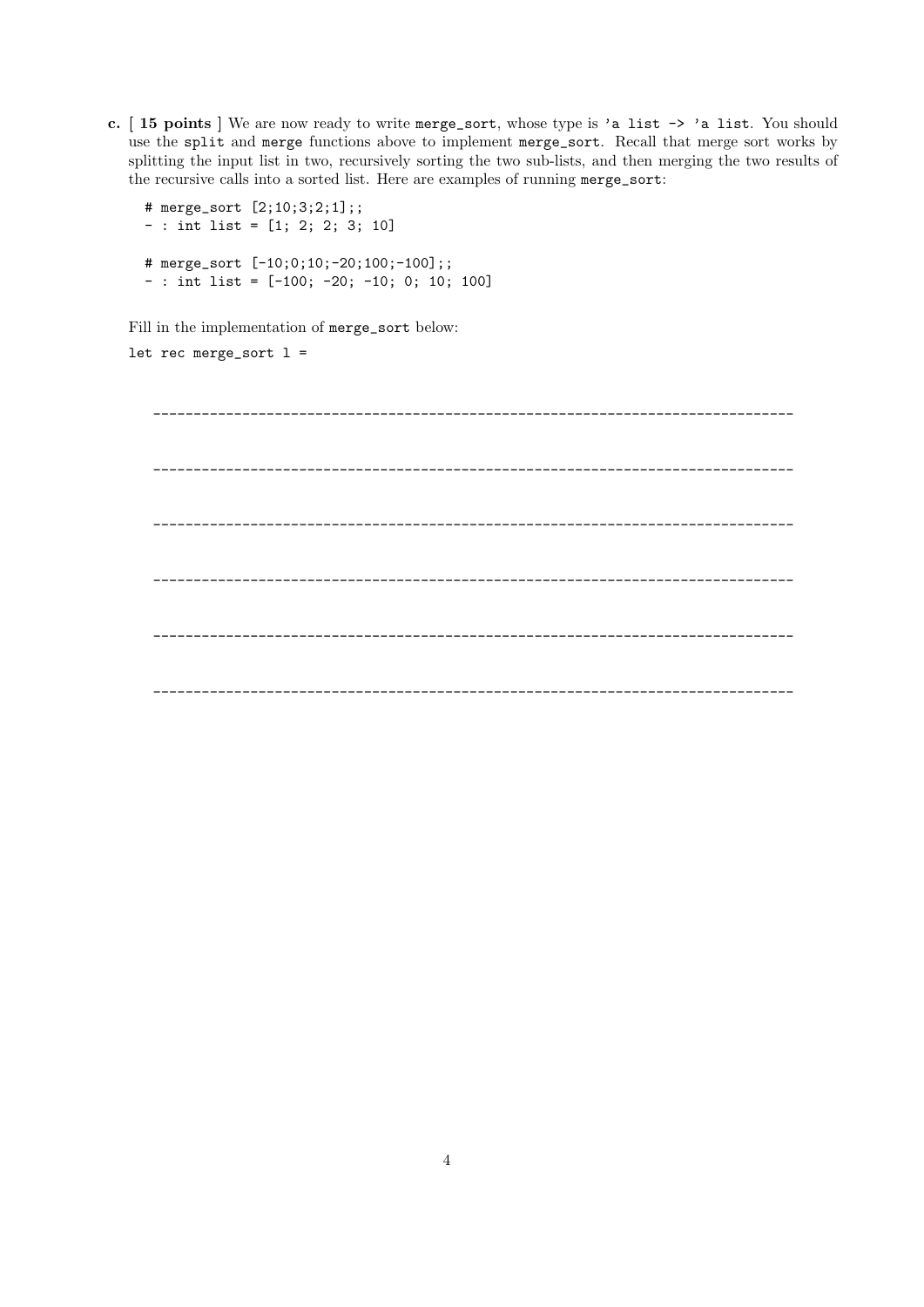2. [ 15 points ] Assume you are given the following two functions:

explode : string -> char list implode : char list -> string

Given a string s, (explode s) returns the list of characters in the string, and given a list of characters l, (implode l) returns a string that contains all the characters in the list. For example:

```
# explode "abc";;
- : char list = ['a'; 'b'; 'c']# implode ['a'; 'b'; 'c'];;
- : char list = "abc"
```
Also, assume that you have the traditional map, with type  $('a \rightarrow 'b) \rightarrow 'a$  list  $\rightarrow 'b$  list. Using map, explode and implode, write a function replace: string  $\rightarrow$  string that replaces the hyphen character, '-', with space, ' ':

\_\_\_\_\_\_\_\_\_\_\_\_\_\_\_\_\_\_\_\_\_\_\_\_\_\_\_\_\_\_\_\_\_\_\_\_\_\_\_\_\_\_\_\_\_\_\_\_\_\_\_\_\_\_\_\_\_\_\_\_\_\_\_\_\_\_\_\_\_\_\_\_\_\_\_\_\_\_\_ \_\_\_\_\_\_\_\_\_\_\_\_\_\_\_\_\_\_\_\_\_\_\_\_\_\_\_\_\_\_\_\_\_\_\_\_\_\_\_\_\_\_\_\_\_\_\_\_\_\_\_\_\_\_\_\_\_\_\_\_\_\_\_\_\_\_\_\_\_\_\_\_\_\_\_\_\_\_\_ \_\_\_\_\_\_\_\_\_\_\_\_\_\_\_\_\_\_\_\_\_\_\_\_\_\_\_\_\_\_\_\_\_\_\_\_\_\_\_\_\_\_\_\_\_\_\_\_\_\_\_\_\_\_\_\_\_\_\_\_\_\_\_\_\_\_\_\_\_\_\_\_\_\_\_\_\_\_\_ \_\_\_\_\_\_\_\_\_\_\_\_\_\_\_\_\_\_\_\_\_\_\_\_\_\_\_\_\_\_\_\_\_\_\_\_\_\_\_\_\_\_\_\_\_\_\_\_\_\_\_\_\_\_\_\_\_\_\_\_\_\_\_\_\_\_\_\_\_\_\_\_\_\_\_\_\_\_\_ \_\_\_\_\_\_\_\_\_\_\_\_\_\_\_\_\_\_\_\_\_\_\_\_\_\_\_\_\_\_\_\_\_\_\_\_\_\_\_\_\_\_\_\_\_\_\_\_\_\_\_\_\_\_\_\_\_\_\_\_\_\_\_\_\_\_\_\_\_\_\_\_\_\_\_\_\_\_\_ \_\_\_\_\_\_\_\_\_\_\_\_\_\_\_\_\_\_\_\_\_\_\_\_\_\_\_\_\_\_\_\_\_\_\_\_\_\_\_\_\_\_\_\_\_\_\_\_\_\_\_\_\_\_\_\_\_\_\_\_\_\_\_\_\_\_\_\_\_\_\_\_\_\_\_\_\_\_\_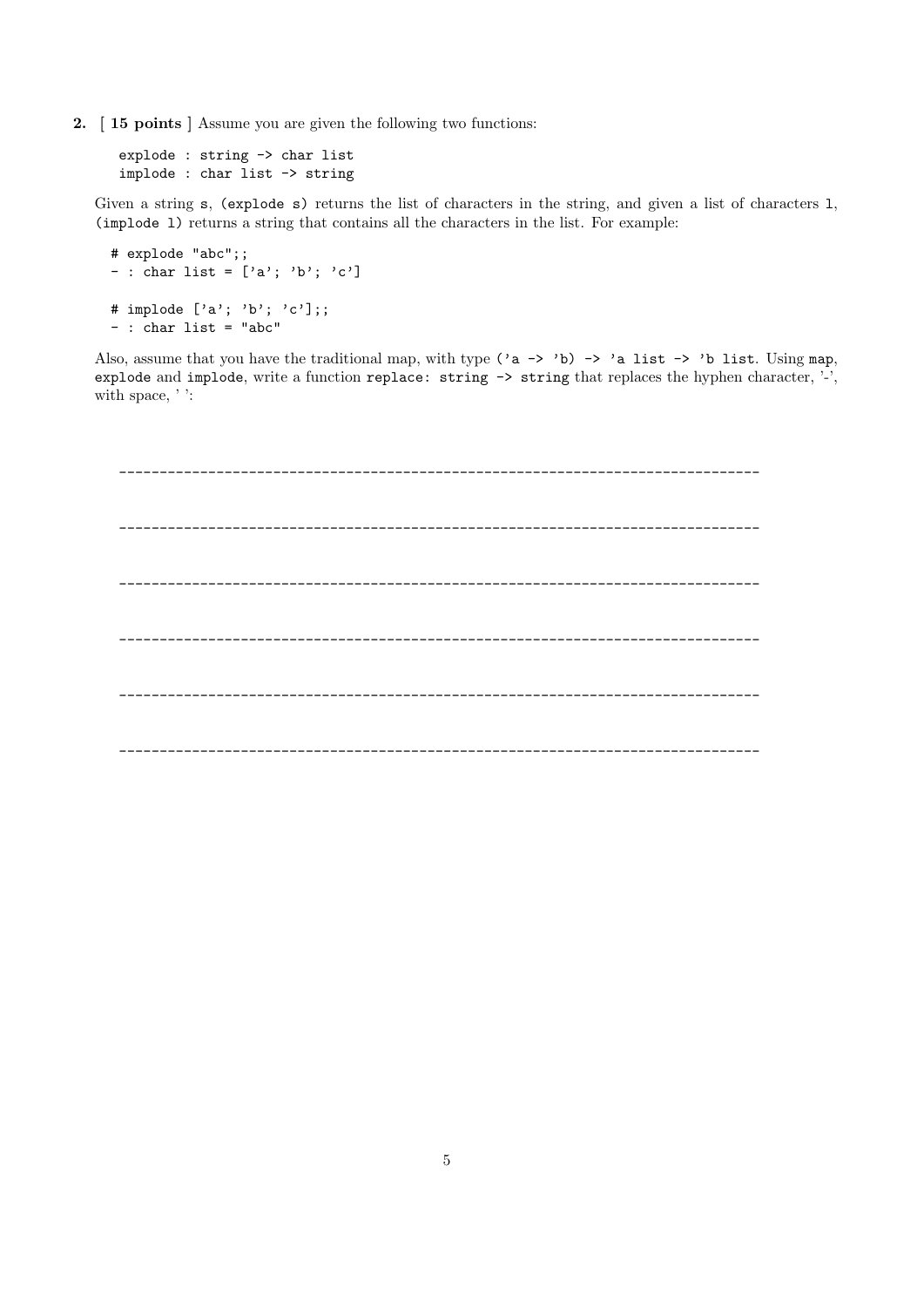## 3. [ 25 points ]

a. [ 13 points ] In this problem you are going to write a function:

app :  $('a -> 'b)$  list  $-> 'a -> 'b$  list

Given a list of functions 1, (app 1 x) returns a list where each element of the list is the application of the corresponding function from l to x. For example:

```
# let incr x = x+1;;
val incr : int \rightarrow int = \langlefun>
# let decr x = x-1;;
val decr : int \rightarrow int = \langlefun>
# app [incr;decr] 10;;
- : int list = [11; 9]
```
Implement app below using map:

```
_______________________________________________________________________________
     _______________________________________________________________________________
_______________________________________________________________________________
```
\_\_\_\_\_\_\_\_\_\_\_\_\_\_\_\_\_\_\_\_\_\_\_\_\_\_\_\_\_\_\_\_\_\_\_\_\_\_\_\_\_\_\_\_\_\_\_\_\_\_\_\_\_\_\_\_\_\_\_\_\_\_\_\_\_\_\_\_\_\_\_\_\_\_\_\_\_\_\_

- b. [ 12 points ] Now, consider the following code:
	- # let [f1;f2] = app [(=);(<)] 2;; val f1 :  $int \rightarrow bool = \langle fun \rangle$ val  $f2$  : int  $\rightarrow$  bool =  $\langle$ fun>

For each expression below, write down what it evaluates to:

| (f1 1) | ----------------------------  |
|--------|-------------------------------|
| (f1 2) | ____________________________  |
| (f1 3) | ---------------------------   |
| (f2 1) |                               |
| (f2 2) | _____________________________ |
| (f2 3) | ----------------------------  |